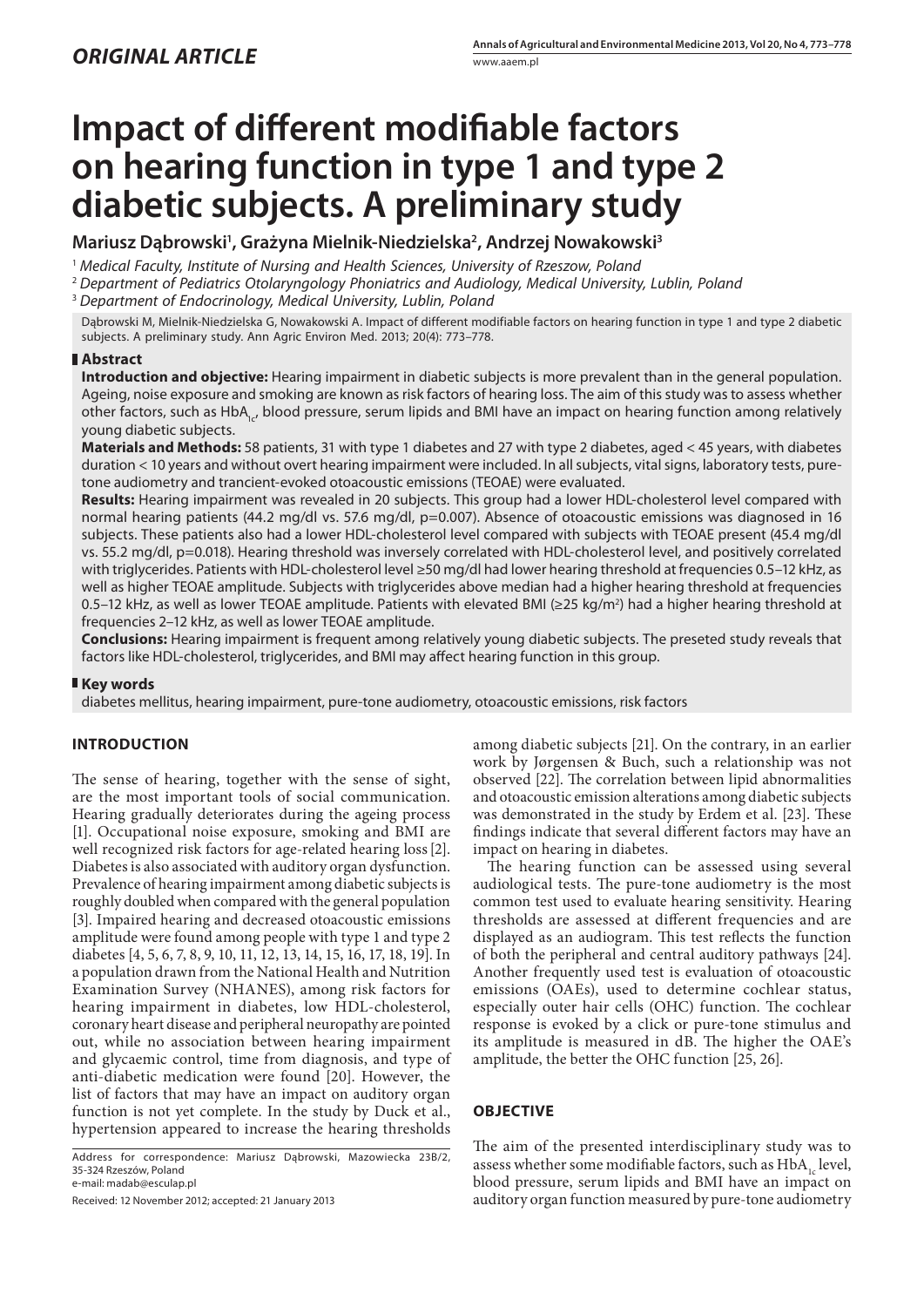and transient-evoked otoacoustic emissions (TEOAE) among the relatively young type 1 and type 2 diabetic subjects with a short duration of the disease.

## **MATERIALS AND METHOD**

**Participants.** 58 patients were included, 31 with type 1 diabetes and 27 with type 2 diabetes, without any history of occupational noise exposure and/or ototoxic medication use, and without clinically overt hearing impairment or diabetic neuropathy. All subjects were below 45 years of age, to avoid the impact of presbyacusis, and had diabetes duration of less than 10 years, to avoid the impact of diabetic microvascular complications. Among the study participants, 5 subjects had early background retinopathy, 4 had microalbuminuria, 26 patients received anti-hypertensive drugs, 17 subjects were overweight and 14 were obese (Tab. 1).

Table 1. Characteristics of the study group; numerical data presented as mean ± SD.

| <b>Parameter</b>                                                                                                                | All<br>participants                                             | Type 1<br>diabetes                                     | Type 2<br>diabetes                                                    | p value<br>(type 1<br>vs.<br>type 2<br>diabetes) |
|---------------------------------------------------------------------------------------------------------------------------------|-----------------------------------------------------------------|--------------------------------------------------------|-----------------------------------------------------------------------|--------------------------------------------------|
| Age (years)                                                                                                                     | 33.7±7.9                                                        | $29.1 \pm 7.1$                                         | 39.0±4.6                                                              | < 0.001                                          |
| Diabetes duration (years)                                                                                                       | $4.1 \pm 2.8$                                                   | $4.6 \pm 2.7$                                          | $3.5 \pm 2.9$                                                         | N.S.                                             |
| $HbA_{1c}$ (%)                                                                                                                  | $7.16 + 1.57$                                                   | $7.67 + 1.47$                                          | $6.56 + 1.46$                                                         | 0.011                                            |
| <b>Blood lipids</b><br>Total cholesterol (mg/dl)<br>HDL cholesterol (mg/dl)<br>LDL cholesterol (mg/dl)<br>Triglycerides (mg/dl) | 182.0±35.8<br>$52.6 \pm 14.6$<br>$107.2 \pm 32.8$<br>108.0±69.6 | 178.9±41.1<br>$57.8 + 14.6$<br>101.7±38.7<br>90.4±68.8 | $186.2 \pm 26.8$<br>$46.2 \pm 11.8$<br>$114.0 \pm 21.5$<br>130.0±64.0 | N.S.<br>0.003<br>N.S.<br>0.007                   |
| Eye fundus<br>Normal (n)<br>Background<br>retinopathy (n)<br>Not performed (n)                                                  | 49<br>5<br>4                                                    | 27<br>3<br>1                                           | 22<br>$\overline{2}$<br>3                                             | N.S.<br>N.S.                                     |
| Albumin excretion (mg/l)<br>Normal (n)<br>Microalbuminuria (n)<br>Not performed (n)                                             | $9.9 + 7.6$<br>47<br>4<br>7                                     | $10.0 + 8.1$<br>29<br>1<br>1                           | $9.7 + 6.9$<br>18<br>3<br>6                                           | N.S.<br>N.S.<br>N.S.                             |
| Hypertension (n)<br>Systolic blood pressure<br>(mm Hq)<br>Diastolic blood pressure<br>(mm Hg)                                   | 28<br>137.4±18.0<br>$81.3 \pm 12.1$                             | 9<br>$131.6 \pm 13.1$<br>75.7±7.3                      | 19<br>144.0±20.3<br>$87.7 \pm 13.3$                                   | 0.004<br>0.021<br>< 0.001                        |
| BMI ( $kg/m2$ )<br>Normal (n)<br>Overweight (n)<br>Obese (n)                                                                    | $26.9 + 6.6$<br>27<br>17<br>14                                  | $22.9 + 3.3$<br>24<br>6<br>1                           | $31.5 \pm 6.5$<br>3<br>11<br>13                                       | < 0.001<br>< 0.001<br>(for<br>trend)             |
| Hearing<br>Normal (n)<br>Impaired (n)                                                                                           | 38<br>20                                                        | 23<br>8                                                | 15<br>12                                                              | N.S.<br>N.S.                                     |
| TEOAE amplitude (dB)<br>TEOAE present (n)<br>Lack of TEOAE (n)                                                                  | 7.44±4.02<br>42<br>16                                           | $7.75 \pm 4.43$<br>24<br>7                             | 7.09±3.80<br>18<br>9                                                  | N.S.<br>N.S.<br>N.S.                             |

N.S. – non significant

After informed consent was obtained, vital signs were measured, and urine and blood samples were taken for laboratory evaluations. Then patients were referred to the audiological laboratory in the Department of Otorhinolaryngology at the Voivodeship Specialistic Hospital in Rzeszów, Poland. After a detailed ENT examination by the same ENT specialist (to exclude external and middle ear abnormalities), pure-tone audiometry and otoacoustic emissions were evaluated.

Pure-tone audiometry was performed in a sound-proof booth, using a Madsen OB822 audiometer (GN Otometrics, Taastrup, Denmark) with Telephonics TDH 39 earphones. Air conduction was measured at a frequency range of 125– 12,000 Hz, and bone conduction measured at frequencies 250–6,000 Hz. The initial stimulus was 10 dB. The level was then increased by 5-dB steps. Mild hearing impairment was recognized at a hearing threshold above 20 dB, and moderate impairment above 40 dB in at least one frequency [27].

Transient evoked otoacoustic emissions (TEOAE), were evaluated using a Scout Sport 580-OAE SP6 Analyzer (Biologic System Corp., Mundelein, IL, USA) with a 'non-linear' click stimulus of 80 μs duration, repetition rate of 50 Hz, and intensity equal to  $\sim$ 80 dB. The results were presented in dB as a mean of signal to noise ratio for a band range of 1.2–3.5 kHz, and also for particular frequencies of the TEOAE spectrum: 1, 1.5, 2, 3 and 4 kHz. The mean TEOAE amplitude below 6 dB in a band range 1.2–3.5 kHz was considered as a lack of otoacoustic emission [26].

Body weight and height were measured using legalized electronic medical scales WPT 150.0 (Radwag, Radom, Poland), after which the BMI was calculated.

Blood pressure was measured after at least 5 minutes of rest, in the sitting position, using an automatic Omron 705 IT blood pressure monitor (Omron Healthcare Europe BV, Hoofddorp, The Netherlands).

Lipid parameters were measured using an Architect c8000 analyser (Abbott Laboratories, Irving, TX, USA) in the 'Medicor' Medical Diagnostic Centre in Rzeszów, Poland.

The metabolic control of diabetes was determined by  $HbA_{1C}$  measurement, and presence of microalbuminuria determined by the albumin concentration and albumin/ creatinine ratio assessment from a morning sample of urine. Both measurements were performed using a DCA 2000+ analyzer (Siemens, Elkhart, IN, USA) with the monoclonal antibody method.

To assess the presence of retinopathy eye fundus examination by an ophthalmologist was performed.

**Statistical analysis.** Statistical analysis of the data was performed using SigmaPlot for Windows version 12.3 (Systat Software Inc., San Jose, CA, USA). The numerical data comparing two groups of patients were analyzed using an unpaired Student's t-test, after performing a Shapiro-Wilk normality test and constant variance test. In the case of normality and/or constant variance test failure, the Mann-Whitney rank sum test was performed. The categorical data were compared using  $\chi^2$  test. The linear correlations between the hearing function and  $HbA_{1c}$ , blood pressure values, lipid parameters or BMI were analyzed using the Spearman rank order correlation test. To assess the impact of other variables, multiple linear regression or multiple logistic regression tests were performed. Numerical data are expressed as mean ± SD. A p value <0.05 was considered statistically significant.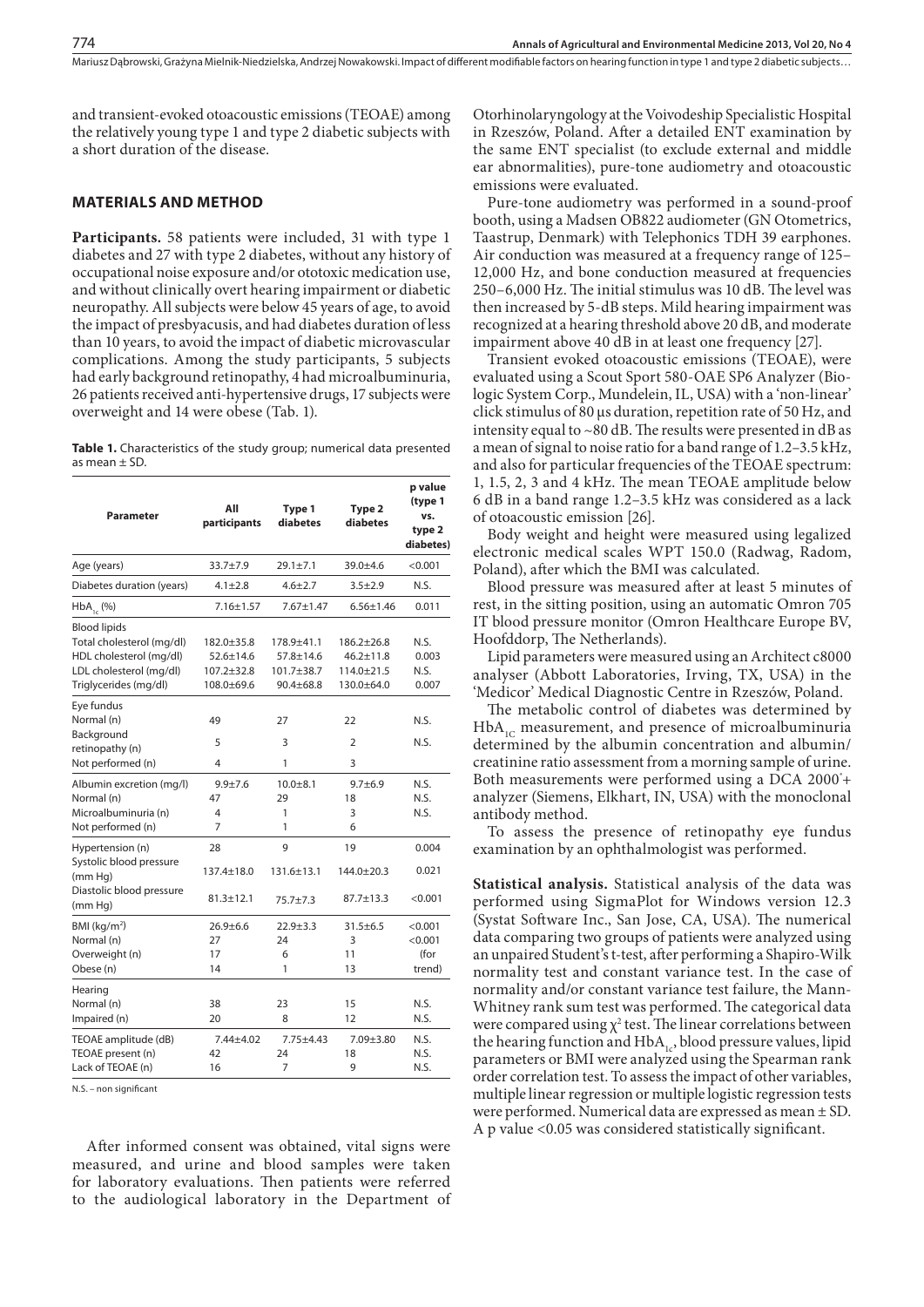#### **RESULTS**

Separate analyses were performed for patients with type 1 and type 2 diabetes; however, due to the small sample size in each group, only a few significant differences were found between patients with normal and impaired hearing, as well as between subjects with TEOAE present and absent.

Among people with type 1 diabetes, subjects with normal hearing had borderline significantly lower BMI (22.2 kg/m<sup>2</sup>) vs. 25.0 kg/m², p=0.050) in relation to patients with impaired hearing. Also a non-significant trend toward higher HDL cholesterol was found in this group (60.8 mg/dl vs. 49.5 mg/dl, p=0.061). Among people with type 2 diabetes, hearing subjects with normal hearing had significantly higher HDL cholesterol (51.8 mg/dl vs. 40.6 mg/dl, p=0.018), compared with patients with impaired hearing. In the linear correlations analyses among type 1 diabetic subjects, a weak significant association between hearing impairment and BMI (coefficient R=0.363, p=0.045) was revealed. Also, a positive linear correlation between triglycerides and hearing threshold at 1,000 and 2,000 Hz, as well as between BMI and hearing threshold at 4,000, 8,000 and 12,000. Among patients with type 2 diabetes, the only significant relationship was a weak negative correlation between hearing impairment and HDL cholesterol level (R=0.410, p=0.046).

Both among type 1 and among type 2 diabetes patients no significant differences between subjects with TEOAE present and absent were found. Only a trend towards higher BMI among type 1 diabetes and lower HDL cholesterol among type 2 diabetes among patients with absent TEOAE was revealed. In the linear correlations analyses, the only finding was a positive relationship between HDL cholesterol and TEOAE amplitude (R=0.441, p=0.031).

Taking into consideration that type 1 and type 2 diabetic patients appeared to share similar risk factors for auditory organ impairment and, despite notable differences between several variables in each group, statistical significance was weak or was lacking, it was decided to combine these two groups to increase the statistical power of the findings.

In the combined group, 38 patients had normal hearing; hearing impairment was found in 20 subjects (34.5%), 8 with type 1 and 12 with type 2 diabetes. These patients had a significantly lower HDL-cholesterol concentration and a higher BMI. A trend towards a higher triglycerides level was also observed (Tab. 2 and Fig. 1). After adjustment for age, only

and hearing impairment (mean  $\pm$  SD).

| Variable                            | <b>Normal</b><br>hearing<br>$(n=38)$ | <b>Hearing</b><br>impairment<br>$(n=20)$ | p value | p value<br>adjusted<br>to age |
|-------------------------------------|--------------------------------------|------------------------------------------|---------|-------------------------------|
| Age (years)                         | $31.9 \pm 7.6$                       | $37.3 \pm 7.3$                           | 0.012   |                               |
| HbA1c (%)                           | $7.37 \pm 1.72$                      | $6.79 \pm 1.20$                          | 0.184   |                               |
| HDL-cholesterol (mg/dl)             | $57.6 \pm 13.1$                      | $44.2 \pm 13.4$                          | < 0.001 | 0.007                         |
| LDL-cholesterol (mg/dl)             | $107.6 + 33.3$                       | $106.5 + 32.7$                           | 0.903   |                               |
| Triglicerides (mg/dl)               | $93.6 + 59.8$                        | $132.4 + 79.5$                           | 0.059   | ٠                             |
| Systolic blood pressure<br>(mm Hq)  | $135.4 \pm 18.5$                     | $141.1 \pm 16.8$                         | 0.262   |                               |
| Diastolic blood pressure<br>(mm Hq) | $79.9 + 13.1$                        | $83.8 + 9.8$                             | 0.067   |                               |
| BMI (kg/m <sup>2</sup> )            | $25.5 \pm 6.4$                       | $29.6 \pm 6.3$                           | 0.023   | 0.154                         |



Figure 1. HDL-cholesterol among patients with normal hearing and hearing impairment (histogram plot and mean).

the HDL-cholesterol level appeared to be significantly lower among patients with hearing impairment. No significant differences were found between the two groups regarding  $HbA_{1c}$ , blood pressure and LDL-cholesterol.

In the univariate linear correlation analysis, a significant negative relationship between hearing threshold and HDLcholesterol (at frequencies from 1,000 Hz to 12,000 Hz), as well as positive correlation between hearing threshold and triglycerides (at frequencies from 1,000 Hz – 4,000 Hz), BMI (at frequencies from 2,000 Hz – 12,000 Hz) and systolic blood pressure (SBP) (at frequencies 2,000 Hz and 3,000 Hz) were found. After adjustment for age, only triglycerides at the frequency of 1,000 Hz and HDL-cholesterol at frequencies 3,000, 4,000, 8,000 and 12,000 Hz remained to significantly correlate with hearing threshold at these frequencies.

Normal TEOAE amplitude was found among 42 patients. Absence of otoacoustic emissions was diagnosed in 16 subjects (27.6%), 7 with type 1 and 9 with type 2 diabetes. In this group, a significantly lower HDL-cholesterol level was found (Tab. 3, Fig. 2). No significant differences regarding other variables were demonstrated between the two groups.

In the univariate linear correlation analysis, a significant positive relationship between TEOAE amplitude and HDLcholesterol (R=0.333, p=0.014), and a negative correlation between TEOAE amplitude and triglycerides (R=-0.277, p=0.043) were demonstrated. However, after adjustment for age, these relationships did not remain significant.

The likelihood of hearing impairment was significantly lower among patients with a higher HDL-cholesterol **Table 2.** Values of different variables among patients with normal hearing

**Table 3.** Values of different variables among patients with otoacoustic emissions present and absent.

| Variable                         | <b>TEOAE</b><br>present<br>$(n=42)$ | <b>TEOAE</b><br>absent<br>$(n=16)$ | p value |
|----------------------------------|-------------------------------------|------------------------------------|---------|
| Age (years)                      | $32.5 + 8.0$                        | $36.9 \pm 6.7$                     | 0.051   |
| $HbA_{1c}$ (%)                   | $7.23 \pm 1.60$                     | $6.97 + 1.53$                      | 0.751   |
| HDL-cholesterol (mg/dl)          | $55.2 \pm 13.1$                     | $45.4 \pm 13.4$                    | 0.018   |
| LDL-cholesterol (mg/dl)          | $106.7 + 33.1$                      | $108.4 + 32.9$                     | 0.869   |
| Triglicerides (mg/dl)            | $101.9 + 63.4$                      | $125.3 + 85.4$                     | 0.471   |
| Systolic blood pressure (mm Hg)  | $136.1 \pm 17.9$                    | $140.6 \pm 18.2$                   | 0.400   |
| Diastolic blood pressure (mm Hq) | $80.6 + 10.8$                       | $83.1 \pm 15.2$                    | 0.676   |
| BMI (kg/m <sup>2</sup> )         | $26.2 + 6.9$                        | $28.8 + 5.6$                       | 0.077   |
|                                  |                                     |                                    |         |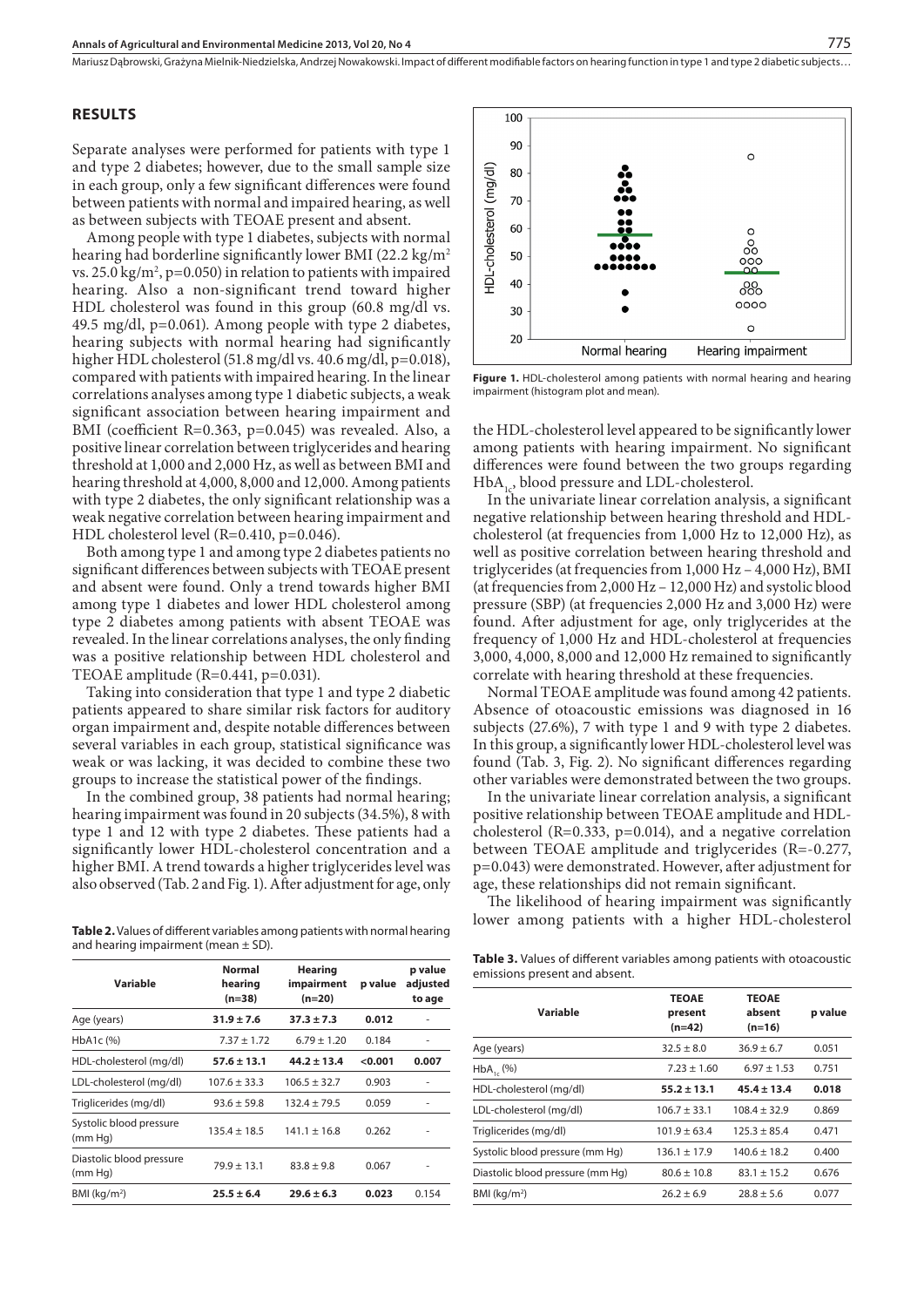

**Figure 2.** HDL cholesterol among patients with otoacoustic emissions present and absent (histogram plot and mean).

concentration ( $\geq$ 50 mg/dl), compared with subjects with a lower HDL-cholesterol level: odds ratio (OR) 0.182 (p=0.011), even after adjustment for age (adjusted OR 0.242, p=0.035). Patients with HDL-cholesterol level ≥50 mg/dl also had a significantly lower hearing threshold at frequencies from 500 Hz – 12,000 Hz (Fig. 3A), as well as higher TEOAE amplitude (Fig. 4).

Subjects with triglycerides level above median (89 mg/dl) had a significantly higher hearing threshold at frequencies from 500 Hz – 12,000 Hz (Fig. 3B), as well as lower TEOAE amplitude (Fig. 4).

Patients with elevated BMI ( $\geq$ 25 kg/m<sup>2</sup>) had a significantly higher hearing threshold at frequencies from 2,000 Hz -12,000 Hz (Fig. 3C), as well as lower TEOAE amplitude (Fig. 4).

No significant differences were revealed between groups of patients with HbA<sub>1c</sub> level >7.0 % vs. ≤7.0 %, with LDLcholesterol concentration  $\geq 100$  mg/dl vs. <100 mg/dl, with SBP value  $\geq$ 130 mm Hg vs. <130 mm Hg, and with DBP  $\geq$ 80 mm Hg vs. <80 mm Hg, with regards to hearing threshold at particular frequencies and TEOAE amplitude.

## **DISCUSSION**

The presented study demonstrates that, apart from known risk factors responsible for hearing loss, several other factors may influence the hearing function among diabetic patients. HDL cholesterol concentration, triglycerides level, and BMI appear to be associated with the auditory organ function in the diabetic population.

The association between  $HbA_{1c}$  and hearing function has been discussed in several papers. In some studies, correlation between poor metabolic control and higher hearing thresholds was found [8,19]; other studies, However, have not confirmed such a relationship [9, 11, 13, 15, 20]. In one study, type 1 diabetic patients with HbA1c level <7.0% demonstrated higher TEOAE amplitude in comparison with subjects with lesser metabolic control [9]. However, this was not observed in other studies [11, 13]. In the presented study,  $HbA<sub>1c</sub>$  level appeared not to be associated either with hearing threshold, or with TEOAE amplitude.

The correlation between hypertension and hearing loss in the non-diabetic population has also been documented in several studies. The relationship between hypertension



**Figure 3.** Audiometric curves in relation to HDL cholesterol (A). triglycerides (B). and BMI (C) (mean ± SD); † p<0.05. ‡ p<0.01. § p<0.001

and hearing impairment was demonstrated in a middleage population by de Moraes Marchiori et al. Patients with hypertension had doubled risk of hearing loss relative to normotensive subjects, OR 2.06 (95% CI 1.26–3.39), P=0.0034) [28]. Amongst iron and steel industry workers in India who were exposed to noise, hypertension was more prevalent among those who had hearing impairment than among those who had normal hearing [29]. In the study by Esparza et al., patients with hypertension had a higher hearing threshold at 8 kHz and had more prevalent abnormal otoacoustic emissions than normotensive subjects. These findings correlated with the degree of retinal vascular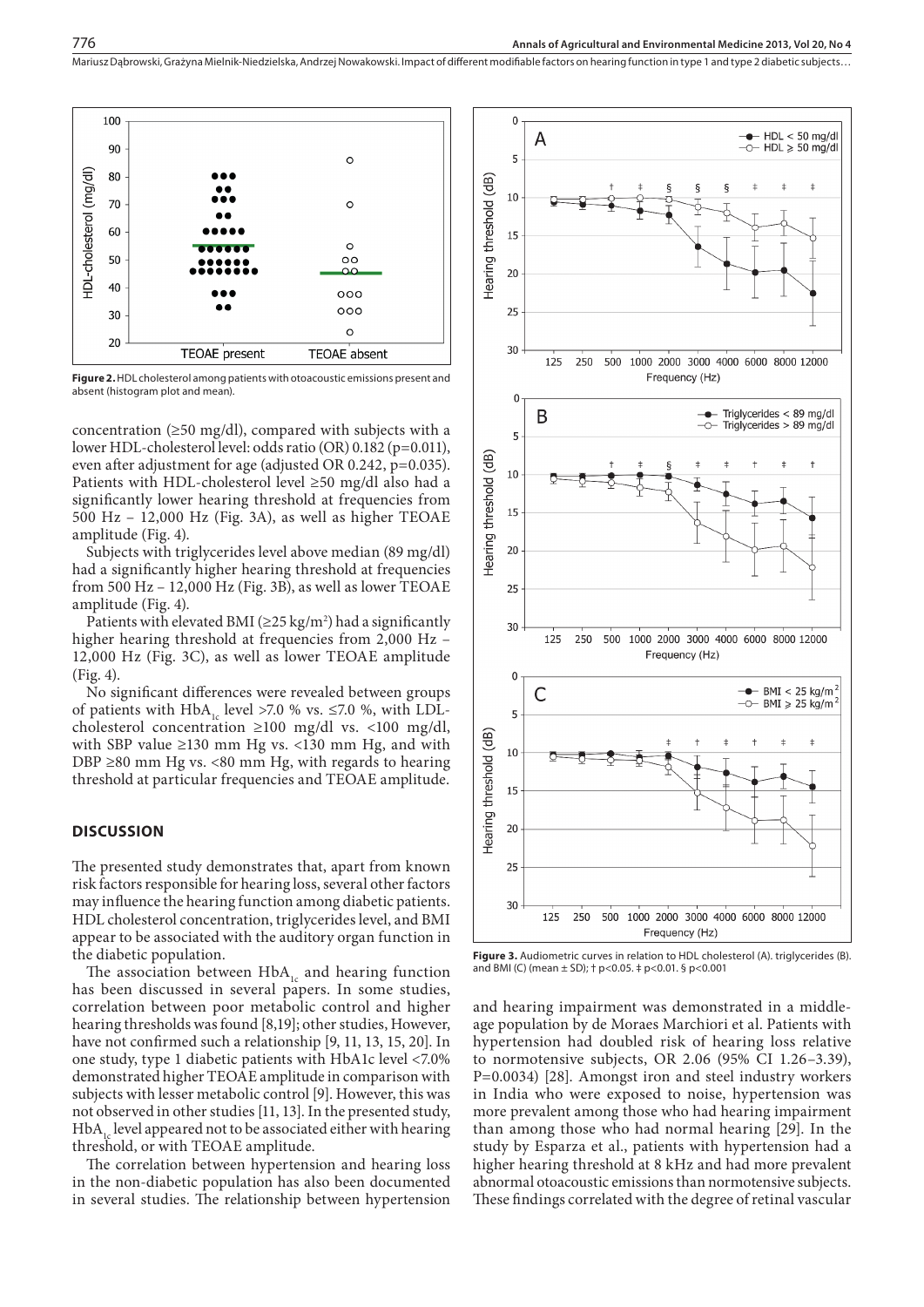

**Figure 4.** Otoacoustic emissions amplitude with regards to HDL cholesterol. triglycerides and BMI (mean ± SD).

compromise among hypertensive patients [30]. However, a relationship between hearing function and hypertension was not found not in every study. Torre III et al. did not reveal any correlation between hypertension and hearing impairment, neither in pure-tone audiometry nor in distortion product otoacoustic emissions (DPOAE) in older adults [31].

Jørgensen and Buch, in a diabetic population did not find any relationship between blood pressure value and hearing thresholds in the pure-tone audiometry [22]. On the contrary, Duck et al. revealed an association between hypertension and hearing thresholds at high frequencies  $(4 - 8$  kHz $)$  [21]. In the presented study, neither systolic nor diastolic blood pressure values appeared to have a significant impact on hearing thresholds or the TEOAE amplitude.

The association between hyperlipidaemia and hearing loss has been evaluated in several studies. Triglycerides appeared to have a negative impact on hearing thresholds [32, 33], as well as on otoacoustic emissions [23, 32]. This was not supported in only one, older paper [34]. In the presented study, patients with a higher triglycerides level had a significantly higher hearing threshold in pure-tone audiometry at the low, middle and high frequencies, and also a lower amplitude of otoacoustic emissions.

Data regarding hypercholesterolaemia and the hearing function are divergent. In three out of the four of the abovementioned earlier studies neither LDL nor HDL cholesterol concentration show an association with the hearing function [23, 32, 33]. However, such a relationship was revealed in a study by Preyer et al. Patients with a more profound DPOAE (distortion product otoacoustic emissions) abnormalities appeared to have higher LDL cholesterol levels [35]. The impact of an elevated cholesterol concentration on hearing is also supported by an experimental study carried out by Satar et al. [36]. They revealed that guinea pigs exposed to a very high cholesterol diet, developed profound oedema in the stria vascularis, and also mild oedema of the OHC. These changes were predominantly seen in the basal turn of the cochlea. However, in the presented study, LDL cholesterol level did not appear to have any impact on either hearing threshold or on TEOAE amplitude.

In the studies by Evans et al., and Chang et al., the HDL cholesterol level appeared to have no impact on audiological test results [32, 33]. However, in the study by Suzuki et al., low HDL cholesterol concentration showed a relationship with a higher hearing thresholds at 2,000 Hz and 4,000 Hz [34]. Also, in our observation, HDL cholesterol level was inversely correlated with hearing thresholds throughout almost the whole frequency range. In the diabetic population drawn from the National Health and Nutrition Examination Survey (NHANES), neither the total cholesterol level nor hypertension appear to be correlated with hearing impairment assessed by pure-tone audiometry. However, hearing impairment was significantly more prevalent among patients with a low HDL cholesterol level across the whole frequency range [20, 37]. This supports the hypothesis of a potentially protective role of HDL cholesterol on the hearing function in the diabetic population. In the abovementioned papers, a relationship between hearing threshold and triglycerides was not studied.

In a large population-based study, body mass index appeared to correlate with a higher hearing threshold across the whole frequency range [2]. Also, in the study by Bainbridge et al., BMI was associated with hearing impairment, but only at high frequencies (3,000 Hz – 8,000 Hz) [37]. In the presented study, a relationship between BMI and hearing thresholds was also discovered, which was similar to a study by Bainbridge et al. in which hearing was affected at middle and high frequencies (2,000 Hz – 12,000 Hz). Additionally, we revealed a correlation between BMI and otoacoustic emissions – overweight and obese subjects had significantly lower TEOAE amplitude. This finding needs to be confirmed on a larger group of patients, because this has not yet been studied.

Amongst limitations of the presented study, the most important seem to be the relatively small number of participants. Due to this fact, despite statistical significance, the random effect of some findings cannot be totally excluded. The other limitation is the non-homogeneous group of patients which included patients with both type 1 and type 2 diabetes. Although no significant differences in the prevalence of hearing impairment and TEOAE abnormalities between these two groups were found, patients with type 2 diabetes were older, more obese, had better metabolic control, higher SBP and DBP, and worse lipid profile in comparison with type 1 diabetic subjects.

#### **CONCLUSIONS**

The presented study demonstrated that several modifiable risk factors, such as HDL cholesterol concentration, triglycerides level and body mass index may have an impact on hearing function among diabetic subjects. The differences in characteristics of type 1 and type 2 diabetic patients may indicate that different mechanisms could be involved in abnormal hearing function among these two types of diabetes. However, lipid abnormalities, frequently associated with increasing BMI, seem to play an important role in the development of hearing disturbances in both type 1 and type 2 diabetes. To determine the role of other variables, studies on a larger sample of patients are required.

If the presented findings are confirmed, a vast area of possible interventions for the preservation of the hearing function in this population will be opened. Various hypolipaemic drugs, as well as weight-reducing interventions may be useful, but further prospective, interventional studies are required to determine the value of such treatment methods.